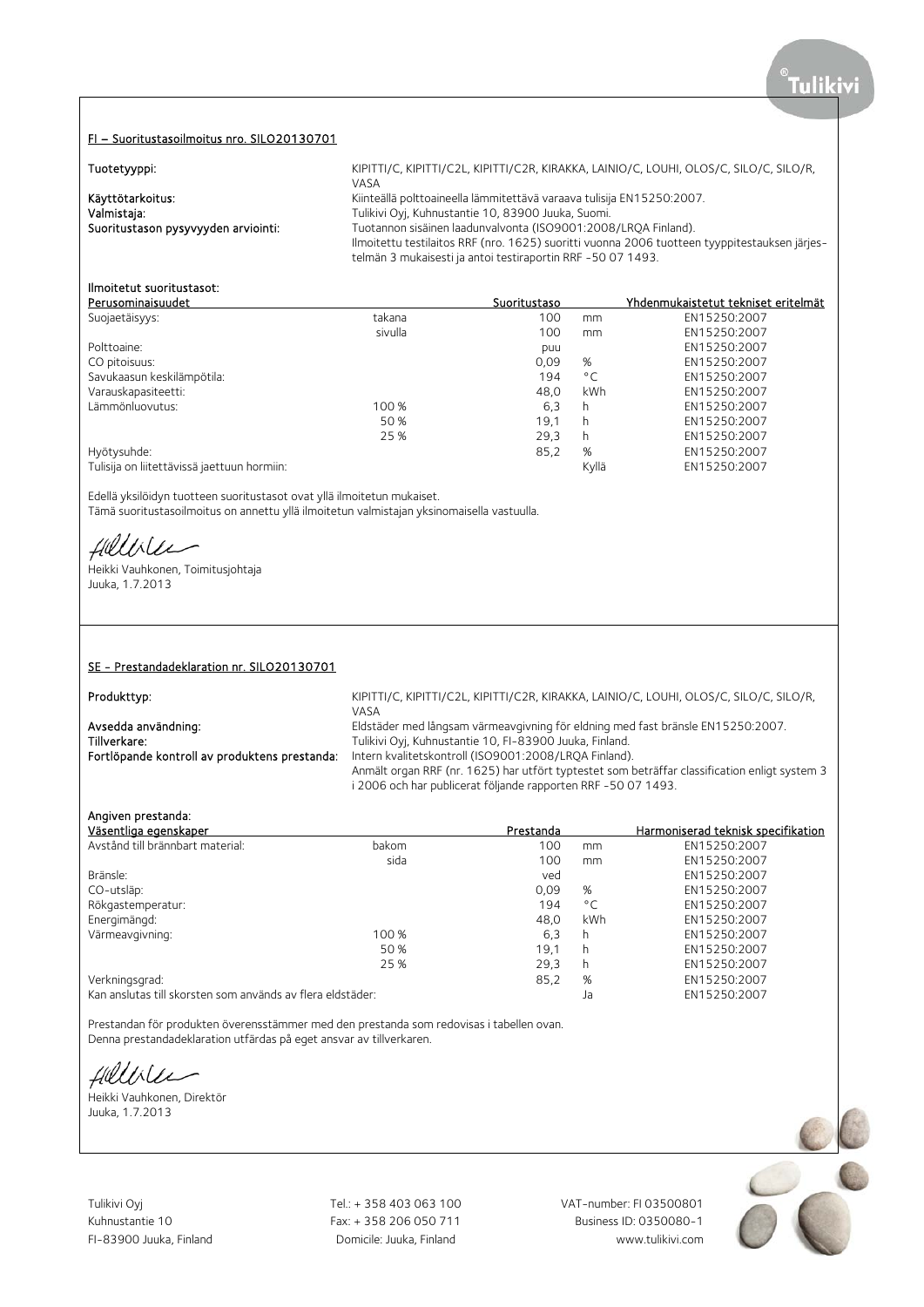### EN - Declaration of Performance nr. SILO20130701

| Product type:                             | KIPITTI/C, KIPITTI/C2L, KIPITTI/C2R, KIRAKKA, LAINIO/C, LOUHI, OLOS/C, SILO/C, SILO/R,<br>VASA |
|-------------------------------------------|------------------------------------------------------------------------------------------------|
| Intended use:                             | Slow heat release appliance fired by solid fuel EN15250:2007.                                  |
| Manufacturer:                             | Tulikivi Oyj, Kuhnustantie 10, FI-83900 Juuka, Finland.                                        |
| Verification of constancy of performance: | Internal quality control (ISO9001:2008/LROA Finland).                                          |
|                                           | The notified laboratory RRF (nr. 1625) performed the determination of the product type on      |
|                                           | the basis of type testing under system 3 in the year 2006 and issued test report RRF -50 07    |
|                                           | 1493.                                                                                          |

# Declared performance:

| <b>Essential Characteristics</b>                                |       | Performance |              | Harmonized technical specification |
|-----------------------------------------------------------------|-------|-------------|--------------|------------------------------------|
| Distance to combustible materials:                              | rear  | 100         | mm           | EN15250:2007                       |
|                                                                 | sides | 100         | mm           | EN15250:2007                       |
| Fuel types:                                                     |       | firewood    |              | EN15250:2007                       |
| CO emissions:                                                   |       | 0,09        | %            | EN15250:2007                       |
| Max. flue gas temperature:                                      |       | 194         | $^{\circ}$ C | EN15250:2007                       |
| Thermal storage capacity:                                       |       | 48.0        | kWh          | EN15250:2007                       |
| Heat output:                                                    | 100 % | 6,3         | h            | EN15250:2007                       |
|                                                                 | 50 %  | 19.1        | h            | EN15250:2007                       |
|                                                                 | 25 %  | 29,3        | h            | EN15250:2007                       |
| Energy efficiency:                                              |       | 85,2        | %            | EN15250:2007                       |
| Connection of multiple fireplaces on shared flue pipe possible: |       |             | Yes          | EN15250:2007                       |

The performance of the product is in conformity with the above declared performance. This declaration of performance is issued under the sole responsibility of the manufacturer.

Helliler

Heikki Vauhkonen, Managing Director Juuka, 1.7.2013

### DE – Leistungserklärung Nr. SILO20130701

Produkttyp: EXAMORTHY C, KIPITTI/C, KIPITTI/C2L, KIPITTI/C2R, KIRAKKA, LAINIO/C, LOUHI, OLOS/C, SILO/C, SILO/R, VASA Vorgesehener Verwendungszweck: Speicherfeuerstätte für feste Brennstoffe EN15250:2007.<br>Tulikivi Ovi. Kuhnustantie 10. Fl-83900 Juuka. Finnland. Hersteller: Tulikivi Oyj, Kuhnustantie 10, FI-83900 Juuka, Finnland.<br>
Überprüfung der Leistungsbeständigkeit: Thterne Qualitätskontrolle (ISO9001:2008/LRQA Finnlar Interne Qualitätskontrolle (ISO9001:2008/LRQA Finnland). Die notifizierte Stelle RRF (Nr. 1625) hat die Typprüfung nach dem System 3 im Jahr 2006

durchgeführt und folgenden Testreport ausgestellt: RRF -50 07 1493.

# Erklärte Leistung:

| Wesentliche Merkmale                                       |          | Leistung  |              | Harmonisierte technische Spezifikation |
|------------------------------------------------------------|----------|-----------|--------------|----------------------------------------|
| Abstand zu brennbaren Bauteilen:                           | hinten   | 100       | mm           | EN15250:2007                           |
|                                                            | seitlich | 100       | mm           | EN15250:2007                           |
| Brennstoff:                                                |          | Brennholz |              | EN15250:2007                           |
| CO Emissionen:                                             |          | 0.09      | %            | EN15250:2007                           |
| Abgastemperatur:                                           |          | 194       | $^{\circ}$ C | EN15250:2007                           |
| Gespeicherte Energie:                                      |          | 48.0      | kWh          | EN15250:2007                           |
| Wärmeabgabe:                                               | 100 %    | 6,3       | h            | EN15250:2007                           |
|                                                            | 50 %     | 19.1      | h            | EN15250:2007                           |
|                                                            | 25 %     | 29.3      | h            | EN15250:2007                           |
| Wirkungsgrad:                                              |          | 85,2      | %            | EN15250:2007                           |
| Für Mehrfachbelegung auf gemeinsamen Schornstein geeignet: |          |           | Ja           | EN15250:2007                           |

Die Leistung des Produkts entspricht der oben erklärten Leistung. Verantwortlich für die Erstellung dieser Leistungserklärung ist allein der Hersteller.

Hellile

Heikki Vauhkonen, Geschäftsleiter Juuka, 1.7.2013



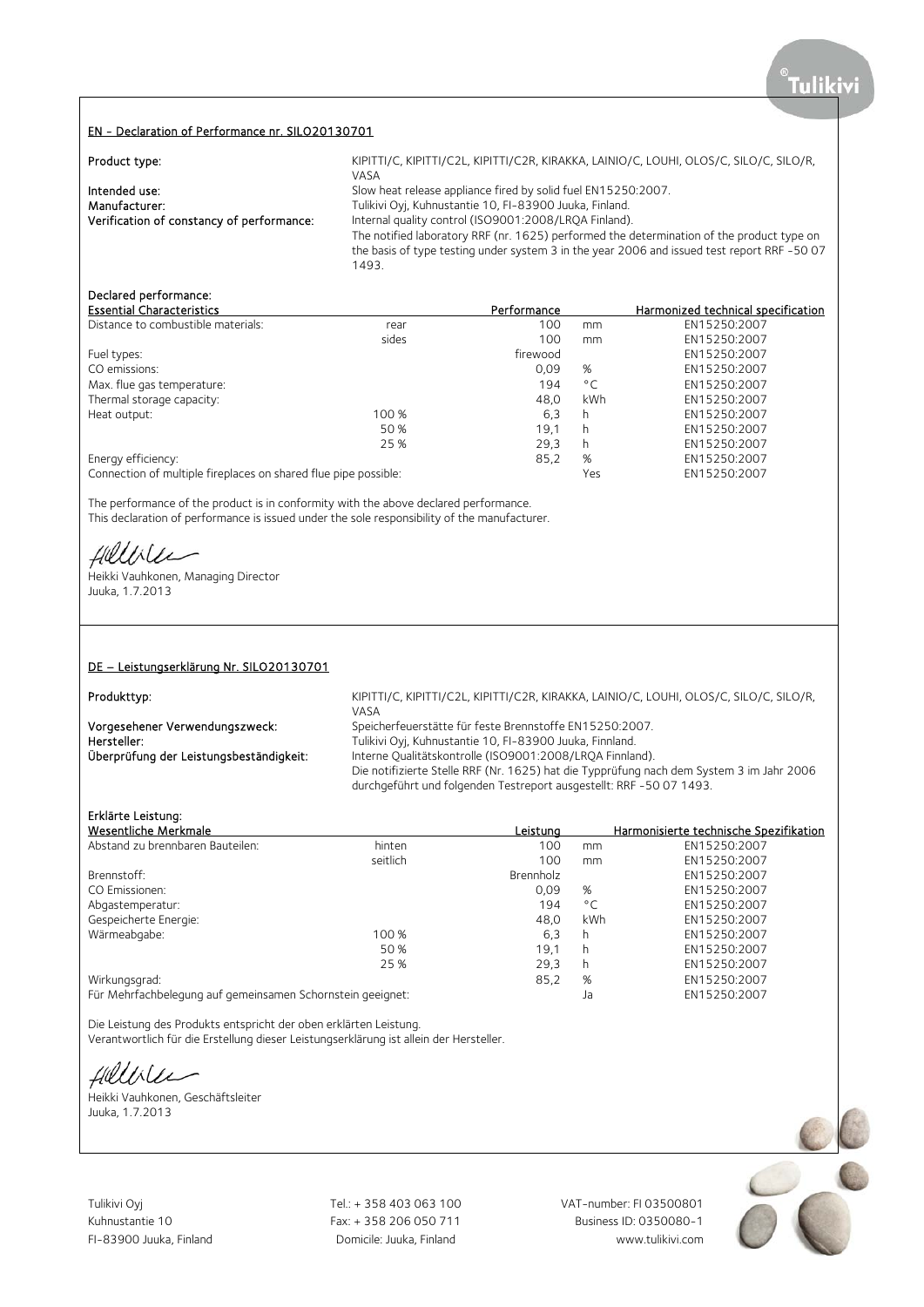### FR - Déclaration des performances no. SILO20130701

| Type de produit:                             | KIPITTI/C, KIPITTI/C2L, KIPITTI/C2R, KIRAKKA, LAINIO/C, LOUHI, OLOS/C, SILO/C, SILO/R,         |
|----------------------------------------------|------------------------------------------------------------------------------------------------|
|                                              | VASA                                                                                           |
| Usage prévu:                                 | Poêle-cheminée à accumulation de chaleur faisant appel à un combustible EN15250:2007.          |
| Fabricant:                                   | Tulikivi Oyj, Kuhnustantie 10, FI-83900 Juuka, Finlande.                                       |
| Evaluation de la stabilité des performances: | Contrôle de qualité interne (ISO9001:2008/LROA Finlande).                                      |
|                                              | Le laboratoire d'essais notifié RRF (no. 1625) a effectué la détermination du produit type sur |
|                                              | la base d'essais de type système 3 en 2006 et a issu le rapport de test RRF -50 07 1493.       |

# Performances déclarées:

| Caractéristiques essentielles                   |         | Performances |              | Spécifications techniques harmonisées |
|-------------------------------------------------|---------|--------------|--------------|---------------------------------------|
| Distance aux éléments structurels inflammables: | arrière | 100          | mm           | EN15250:2007                          |
|                                                 | côtés   | 100          | mm           | EN15250:2007                          |
| Combustible:                                    |         | bois         |              | EN15250:2007                          |
| Émissions de CO:                                |         | 0.09         | %            | EN15250:2007                          |
| Température des gaz évacués:                    |         | 194          | $^{\circ}$ C | EN15250:2007                          |
| Energie stockée:                                |         | 48.0         | kWh          | EN15250:2007                          |
| Restitution thermique:                          | 100 %   | 6.3          | h            | EN15250:2007                          |
|                                                 | 50 %    | 19.1         | h            | EN15250:2007                          |
|                                                 | 25 %    | 29.3         | h            | EN15250:2007                          |
| Rendement:                                      |         | 85,2         | %            | EN15250:2007                          |
|                                                 |         |              |              |                                       |

Raccordement possible à une cheminée s'utilisant pour plusieurs appareils de chauffage: Oui EN15250:2007

Les performances du produit sont conformes aux performances déclarées indiquées en haut. La présente déclaration des performances est établie sous la seule responsabilité du fabricant.

fillise

Heikki Vauhkonen, Directeur Général Juuka, 1.7.2013

### NL - Prestatieverklaring nr. SILO20130701

Producttype:

Beoogd gebruik: <br>Accumulerende toestelle gestookt met vaste brandstof EN15250:2007.<br>Fabrikant: Tulikivi Ovi. Kuhnustantie 10. FI-83900 Juuka. Finland. Fabrikant: Tulikivi Oyj, Kuhnustantie 10, FI-83900 Juuka, Finland.<br>1. Tulikivi Oyj, Kuhnustantie 10, FI-83900 Juuka, Finland. Verificatie van de prestatiebestendigheid: Interne

KIPITTI/C, KIPITTI/C2L, KIPITTI/C2R, KIRAKKA, LAINIO/C, LOUHI, OLOS/C, SILO/C, SILO/R,  $V\Delta S\Delta$ 

Interne kwaliteitscontrole (ISO9001:2008/LRQA Finland).

De genotificeerde testlaboratorium RRF (nr. 1625) heeft de typetest uitgevoerd op basis van testen uitgevoerd volgens systeem 3 in 2006 met testverslag RRF -50 07 1493 als resultaat.

### Aangegeven prestatie:

| Essentiële kenmerken                    |            | Prestaties |              | Geharmoniseerde technische specificatie |
|-----------------------------------------|------------|------------|--------------|-----------------------------------------|
| Afstand tot brandbare constructiedelen: | achterkant | 100        | mm           | EN15250:2007                            |
|                                         | zijkant    | 100        | mm           | EN15250:2007                            |
| Brandstof:                              |            | hout       |              | EN15250:2007                            |
| CO-emissies:                            |            | 0.09       | %            | EN15250:2007                            |
| Rookgastemperatuur:                     |            | 194        | $^{\circ}$ C | EN15250:2007                            |
| Hoeveelheid energie:                    |            | 48.0       | kWh          | EN15250:2007                            |
| Warmteafgifte:                          | 100 %      | 6.3        | h            | EN15250:2007                            |
|                                         | 50 %       | 19.1       | h            | EN15250:2007                            |
|                                         | 25 %       | 29,3       | h            | EN15250:2007                            |
| Rendement:                              |            | 85,2       | %            | EN15250:2007                            |
|                                         |            |            |              |                                         |

Kan worden aangesloten op een door meerdere verwarmingstoestellen gebruikt rookkanaal: Ja EN15250:2007

De prestaties van het product voldoen aan de hierboven vermelde prestatieverklaringen. Deze prestatieverklaring is verstrekt onder de exclusieve verantwoordelijkheid van de fabrikant.

Hillble

Heikki Vauhkonen, Directeur Juuka, 1.7.2013

Tulikivi Oyj Tel.: + 358 403 063 100 VAT-number: FI 03500801

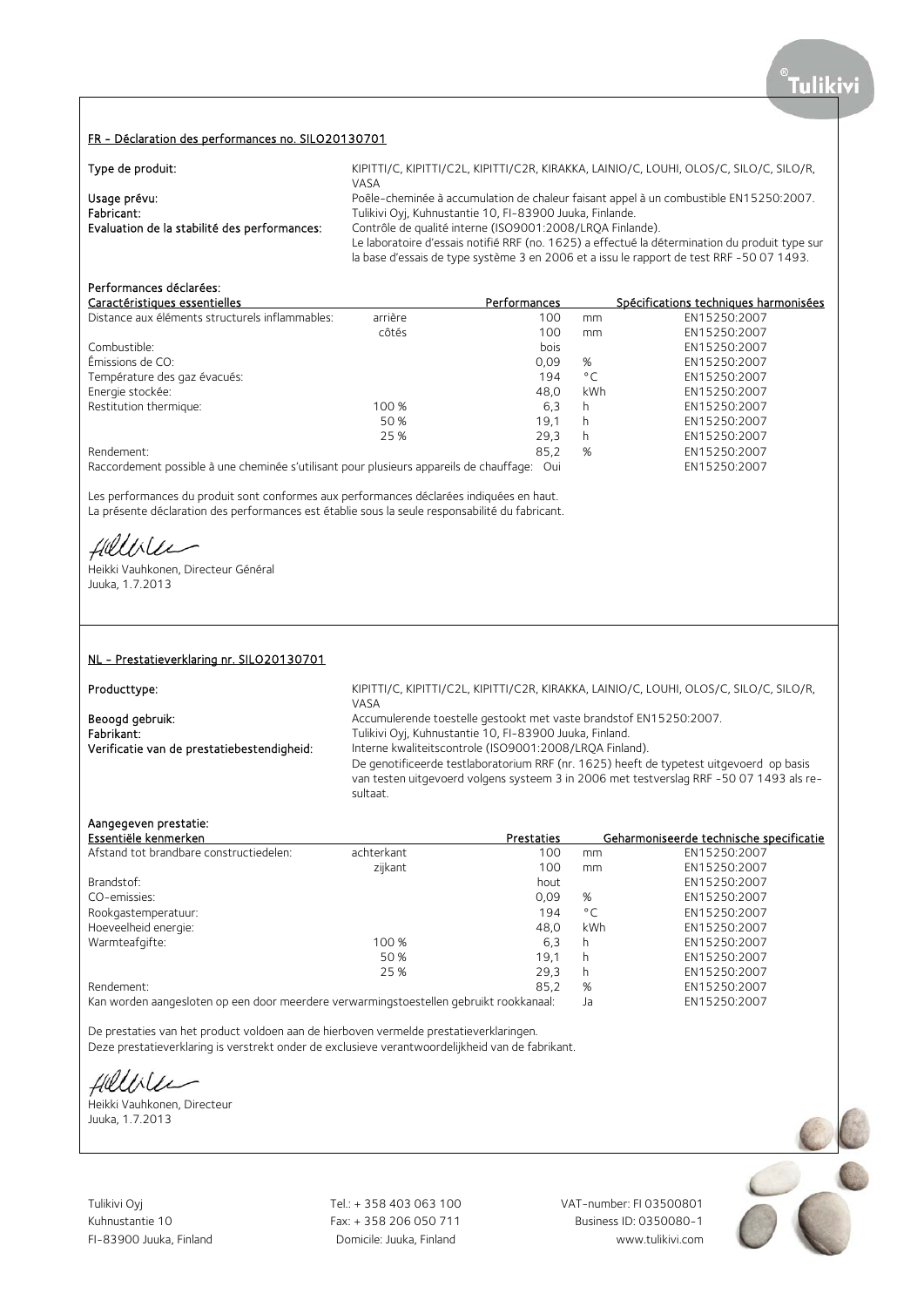### IT - Dichiarazione di prestazione nro. SILO20130701

| Prodotto - tipo:                                | KIPITTI/C, KIPITTI/C2L, KIPITTI/C2R, KIRAKKA, LAINIO/C, LOUHI, OLOS/C, SILO/C, SILO/R,<br>VASA |
|-------------------------------------------------|------------------------------------------------------------------------------------------------|
| Uso previsto:                                   | Apparecchi domestici a lento rilascio di calore alimentati a combustibili EN15250:2007.        |
| Fabbricante:                                    | Tulikivi Oyj, Kuhnustantie 10, FI-83900 Juuka, Finlandia.                                      |
| Verificazione della costanza della prestazione: | Controllo di qualità interno (ISO9001:2008/LROA Finlandia).                                    |
|                                                 | L'organismo notificato RRF (nro. 1625) ha effettuato le prove di tipo secondo il sistema 3 nel |
|                                                 | 2006 e ha rilasciato la sequente rapporto di prova: RRF -50 07 1493.                           |

# Prestazione dichiarata:

| Caratteristiche essenziali                                                                      |       | Prestazione |              | Documento di riferimento |
|-------------------------------------------------------------------------------------------------|-------|-------------|--------------|--------------------------|
| Distanza dei materiali infiammabili:                                                            | retro | 100         | mm           | EN15250:2007             |
|                                                                                                 | lato  | 100         | mm           | EN15250:2007             |
| Combustibile:                                                                                   |       | legna       |              | EN15250:2007             |
| Emissioni CO:                                                                                   |       | 0.09        | %            | EN15250:2007             |
| Temperatura dei gas in uscita:                                                                  |       | 194         | $^{\circ}$ C | EN15250:2007             |
| Energia accumulata:                                                                             |       | 48.0        | kWh          | EN15250:2007             |
| Rilascio del calore:                                                                            | 100%  | 6,3         | h            | EN15250:2007             |
|                                                                                                 | 50%   | 19.1        | h            | EN15250:2007             |
|                                                                                                 | 25%   | 29.3        | h            | EN15250:2007             |
| Rendimento:                                                                                     |       | 85.2        | %            | EN15250:2007             |
| Adatta per essere collegata a una canna fumaria utilizzata da vari apparecchi di riscaldamento: |       |             | Si           | EN15250:2007             |

La prestazione del prodotto conforme alla prestazione dichiarata sopra. Si rilascia la presente dichiarazione di prestazione sotto la responsabilità esclusiva del fabbricante.

fillile

Heikki Vauhkonen, Direttore Juuka, 1.7.2013

### ET - Toimivusdeklaratsioon nr. SILO20130701

Tootetüüp: KIPITTI/C, KIPITTI/C2L, KIPITTI/C2L, KIRITTI/C2R, KIRAKKA, LAINIO/C, LOUHI, OLOS/C, SILO/C, SILO/R, VASA Ettenähtud kasutusotstarve: Tahke kütusega köetav soojustsalvestav küttekolle EN15250:2007.<br>Tootia: Tulikivi Ovi. Kuhnustantie 10. FI-83900 Juuka. Soome. Tootja: Tulikivi Oyj, Kuhnustantie 10, FI-83900 Juuka, Soome. Sisemine kvaliteedikontroll (ISO9001:2008/LRQA Soome).

Teavitatud asutus RRF (nr. 1625) on juhatanud tüübihindamine pärast süsteemi 3 aastal 2006 a on välja andnud järgmise testraporti RRF -50 07 1493.

# Deklareeritud toimivus:

| Põhiomadused                                                         |        | Toimivus |                          | Ühtlustatud tehniline kirjeldus |
|----------------------------------------------------------------------|--------|----------|--------------------------|---------------------------------|
| Kaugus põlevast materjalist konstruktsioonidest:                     | taga   | 100      | mm                       | EN15250:2007                    |
|                                                                      | kõrval | 100      | mm                       | EN15250:2007                    |
| Kütus:                                                               |        | puu      |                          | EN15250:2007                    |
| Põlemissaaduste CO sisaldus:                                         |        | 0.09     | %                        | EN15250:2007                    |
| Väljuva gaasi temperatuur:                                           |        | 194      | $^{\circ}$ C             | EN15250:2007                    |
| Salvestatud energiahulk:                                             |        | 48.0     | kWh                      | EN15250:2007                    |
| Soojuse eraldumine:                                                  | 100%   | 6.3      | h                        | EN15250:2007                    |
|                                                                      | 50%    | 19.1     | h                        | EN15250:2007                    |
|                                                                      | 25%    | 29.3     | h                        | EN15250:2007                    |
| Kasutegur:                                                           |        | 85,2     | %                        | EN15250:2007                    |
| Sobih übendamiseks mitme küttekelde neelt kasutatava kerstpalõõriga: |        |          | $\overline{\phantom{a}}$ | EN15250.2007                    |

Sobib ühendamiseks mitme küttekolde poolt kasutatava korstnalõõriga: Ja EN15250:2007

Toote toimivus on kooskõlas ülalosutatud deklareeritud toimivusega. Käesolev toimivusdeklaratsioon on välja antud tootja ainuvastutusel.

fillble

Heikki Vauhkonen, Tegevdirektor Juuka, 1.7.2013

Tulikivi Oyj Tel.: + 358 403 063 100 VAT-number: FI 03500801

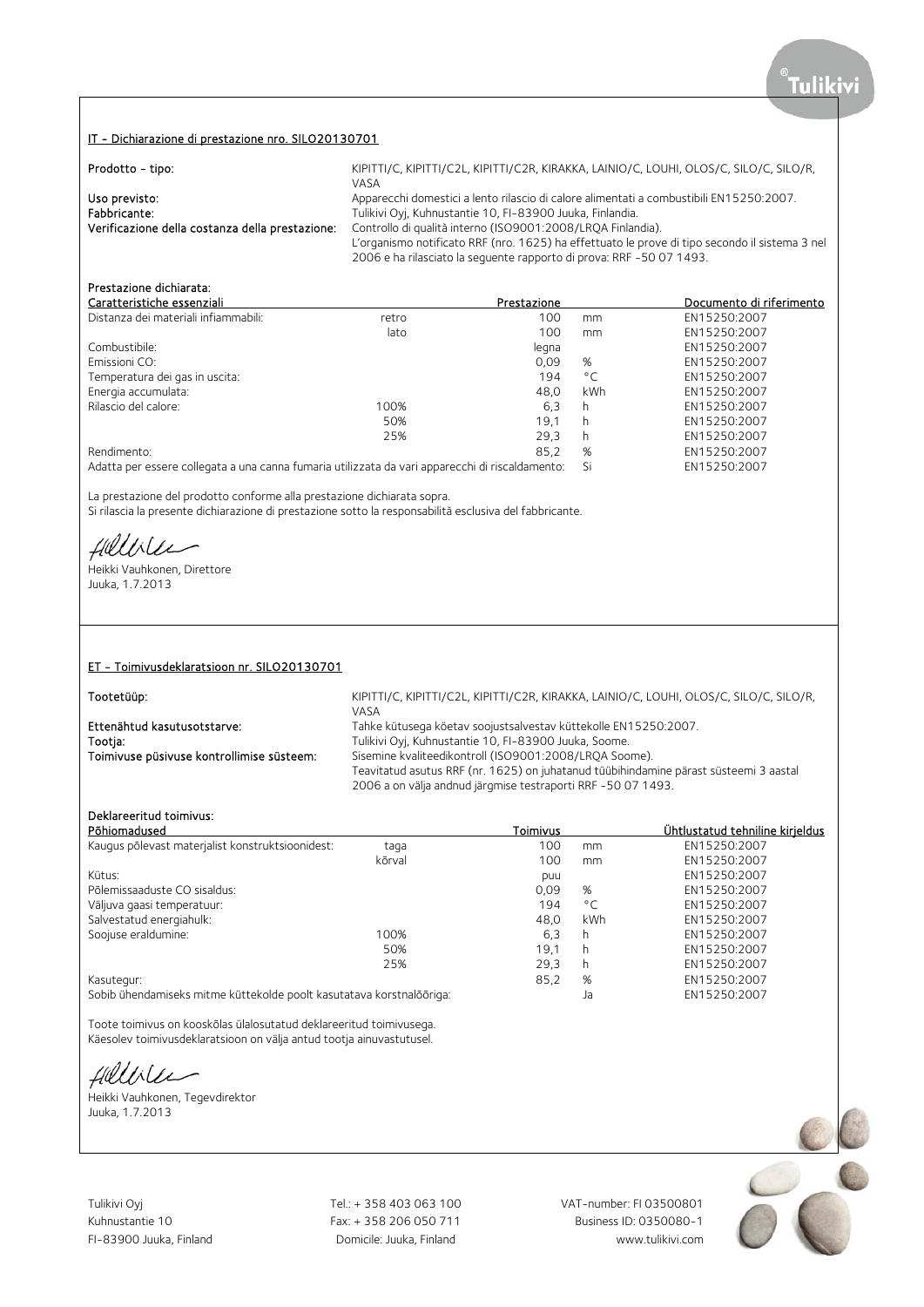### LT - Eksploatacinių savybių deklaraciją nr. SILO20130701

| Produkto tipas: | KIPITTI/C, KIPITTI/C2L, KIPITTI/C2R, KIRAKKA, LAINIO/C, LOUHI, OLOS/C, SILO/C, SILO/R,                  |
|-----------------|---------------------------------------------------------------------------------------------------------|
|                 | VASA                                                                                                    |
| Paskirtis:      | Lėtai šilumą išskiriantys kietuoju kuru kūrenami buitiniai šildytuvai EN15250:2007.                     |
| Gamintojas:     | Tulikivi Oyj, Kuhnustantie 10, FI-83900 Juuka, Suomija.                                                 |
|                 | Nuolatinis eksploatacinių savybių sertifikavimas: Vidaus kokybės kontrolės (ISO9001:2008/LRQA Suomija). |
|                 | Notifikuotoji sertifikavimo įstaiga RRF (nr. 1625) atliko testą pagal sistemą 3 metais 2006 ir          |
|                 | išdavė sertifikata RRF -50 07 1493.                                                                     |

# Deklaruojamos eksploatacinės savybės:

| Svarbiausios charakteristikos                         |                      | Eksploatacinės savybės |              | Darnioji techninė specifikacija |
|-------------------------------------------------------|----------------------|------------------------|--------------|---------------------------------|
| Atstumas iki degiųjų medžiagų:                        | nuo galinės sienelės | 100                    | mm           | EN15250:2007                    |
|                                                       | iš šono              | 100                    | mm           | EN15250:2007                    |
| Kuro rūšis:                                           |                      | malkos                 |              | EN15250:2007                    |
| Emisija CO:                                           |                      | 0.09                   | %            | EN15250:2007                    |
| Išmetamų dujų į dūmtraukį temperatūra:                |                      | 194                    | $^{\circ}$ C | EN15250:2007                    |
| Kaupiamoji energija:                                  |                      | 48.0                   | kWh          | EN15250:2007                    |
| Šildymo galingumas:                                   | 100 %                | 6,3                    | h            | EN15250:2007                    |
|                                                       | 50 %                 | 19.1                   | h            | EN15250:2007                    |
|                                                       | 25 %                 | 29.3                   | h            | EN15250:2007                    |
| Naudingumo koeficientas:                              |                      | 85,2                   | %            | EN15250:2007                    |
| Keletos krosnių pajungimas į vieną dūmtraukį-galimas: |                      |                        | Taip         | EN15250:2007                    |

Produkto eksploatacinės savybės atitinka deklaruotas eksploatacines savybes. Ši eksploatacinių savybių deklaracija išduota tik nurodyto gamintojo atsakomybe.

fillise

Heikki Vauhkonen, Generalinis Direktorius Juuka, 1.7.2013

### LV – Veiktspējas deklarācija nr. SILO20130701

Produkta veids: KIPITTI/C, KIPITTI/C2L, KIPITTI/C2R, KIRAKKA, LAINIO/C, LOUHI, OLOS/C, SILO/C, SILO/R,  $V\Delta S\Delta$ Lietošanas veids: Cietā kurināmā sildiekārtas ar lēnu siltumatdevi EN15250:2007. Ražotājs: versions antistantie 10, FI-83900 Juuka, Somija. Veiktspējas snieguma pārbaude: Iekšēja kvalitātes pārbaude (ISO9001:2008/LRQA Somija). Paziņotā (notificētā) institūcija RRF (nr. 1625) veica produkta tipa noteikšanu balstoties uz produkta 3. sistēmas tipa testiem 2006 gadā un tika izdots testēšanas pārskats RRF -50 07 1493.

### Tehniskie rādītāji:

| Galvenie veiktspējas rādītāji                            |               | Veiktspēja     |              | Kopējā tehniskā specifkācija |
|----------------------------------------------------------|---------------|----------------|--------------|------------------------------|
| Attālums līdz degošiem materiāliem:                      | no aizmugures | 100            | mm           | EN15250:2007                 |
|                                                          | no sāniem     | 100            | mm           | EN15250:2007                 |
| Kurināmā veidi:                                          |               | malkas pagales |              | EN15250:2007                 |
| CO emisija:                                              |               | 0.09           | %            | EN15250:2007                 |
| Izplūdes gāzu temperatūra:                               |               | 194            | $^{\circ}$ C | EN15250:2007                 |
| Energoietilpība:                                         |               | 48.0           | kWh          | EN15250:2007                 |
| Siltuma jauda:                                           | 100 %         | 6,3            | h            | EN15250:2007                 |
|                                                          | 50 %          | 19.1           | h            | EN15250:2007                 |
|                                                          | 25 %          | 29.3           | h            | EN15250:2007                 |
| Lietderības koeficients:                                 |               | 85,2           | %            | EN15250:2007                 |
| Ir iespēja pievienot vairākus kamīnus pie viena dūmvada: |               |                | Jā           | EN15250:2007                 |

Produkta veiktspēja atbilst augstāk minētajiem rādītājiem. Par šīs veiktspējas deklarācijas izsniegšanu pilnībā atbild ražotājs.

Hillbler

Heikki Vauhkonen, Ģenerāldirektors Juuka, 1.7.2013

Tulikivi Oyj Tel.: + 358 403 063 100 VAT-number: FI 03500801

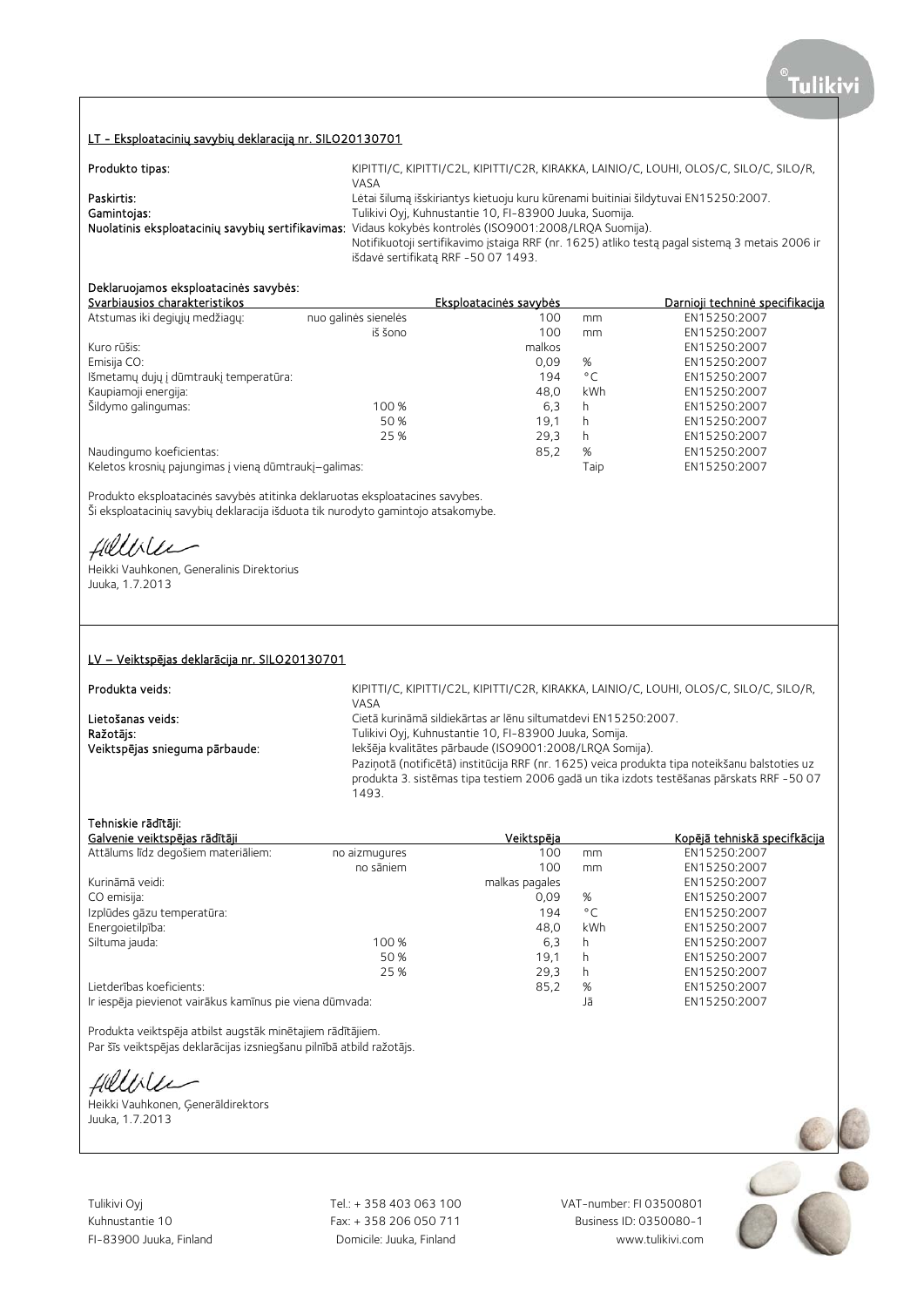### SI - Izjava o zmogljivosti nr. SILO20130701

| Tip proizvoda:      | KIPITTI/C, KIPITTI/C2L, KIPITTI/C2R, KIRAKKA, LAINIO/C, LOUHI, OLOS/C, SILO/C, SILO/R,                  |
|---------------------|---------------------------------------------------------------------------------------------------------|
|                     | VASA                                                                                                    |
| Predvidena uporaba: | Naprave na trdna goriva, ki počasi oddajajo toploto EN15250:2007.                                       |
| Proizvajalec:       | Tulikivi Oyj, Kuhnustantie 10, FI-83900 Juuka, Finska.                                                  |
|                     | Potrdilo o nespremenljivosti lastnosti proizvoda: Notranji nadzor kakovosti (ISO9001:2008/LRQA Finska). |
|                     | Pooblaščen laboratorij RRF (nr. 1625) je na podlagi preizkušanja tipa po sistemu 3 v letu               |
|                     | 2006 izvedel in izdal potrdilo o preizkusu RRF -50 07 1493.                                             |

# Izjava učinkovitosti

| Bistvene značilnosti                     |            | Učinkovitost |              | <u>Usklaiena tehnična specifikacija</u> |
|------------------------------------------|------------|--------------|--------------|-----------------------------------------|
| Odmik od vnetljivih materialov:          | zadaj      | 100          | mm           | EN15250:2007                            |
|                                          | ob straneh | 100          | mm           | EN15250:2007                            |
| Vrsta goriva:                            |            | les          |              | EN15250:2007                            |
| Emisija CO:                              |            | 0,09         | %            | EN15250:2007                            |
| Temperatura plinov:                      |            | 194          | $^{\circ}$ C | EN15250:2007                            |
| Akumulirana toplota:                     |            | 48.0         | <b>kWh</b>   | EN15250:2007                            |
| Oddana toplotna moč:                     | 100 %      | 6,3          | h            | EN15250:2007                            |
|                                          | 50 %       | 19.1         | h            | EN15250:2007                            |
|                                          | 25 %       | 29,3         | h            | EN15250:2007                            |
| Izkoristek:                              |            | 85,2         | %            | EN15250:2007                            |
| $\sim$ 1 $\sim$<br>$-1$ $-1$<br>$\cdots$ |            |              |              |                                         |

Možen priklop več kaminov na skupno dimno cev: Da EN15250:2007

Delovanje izdelka je v skladu z zgoraj navedenimi lastnostmi. Izjava o zmogljivosti je izdana na odgovornost proizvajalca.

fillble

Heikki Vauhkonen, Managing Director Juuka, 1.7.2013

### SK - Deklarácia výkonu nr. SILO20130701

KIPITTI/C, KIPITTI/C2L, KIPITTI/C2R, KIRAKKA, LAINIO/C, LOUHI, OLOS/C, SILO/C, SILO/R, VASA **Použitie:** Spotrebiče pomaly uvoľňujúce teplo spaľujúce tuhé palivo EN15250:2007.<br>
Výrobca: Spotrebiče pro Tulikivi Oyi, Kuhnustantie 10, FI-83900 Juuka, Fínsko. Výrobca: Tulikivi Oyj, Kuhnustantie 10, FI-83900 Juuka, Fínsko. Interná kontrola kvality (ISO9001:2008/LRQA Fínsko). Notifikované laboratórium RRF (nr. 1625) vykonalo určenie typu výrobku na základe skúšky typu podľa systému 3 v roku 2006 a vydalo skúšobnú správu RRF -50 07 1493.

### Deklarované vlastnosti:

Typ produktu:

| Základné vlastnosti                                          |        | Výkon |              | Harmonizovaná technická špecifikácia |
|--------------------------------------------------------------|--------|-------|--------------|--------------------------------------|
| Vzdialenosť od horľavých povrchov:                           | vzadu  | 100   | mm           | EN15250:2007                         |
|                                                              | z boku | 100   | mm           | EN15250:2007                         |
| Typy paliva:                                                 |        | drevo |              | EN15250:2007                         |
| CO emisie:                                                   |        | 0,09  | %            | EN15250:2007                         |
| Teplota spalín na výstupe:                                   |        | 194   | $^{\circ}$ C | EN15250:2007                         |
| Akumulovaná energia:                                         |        | 48.0  | kWh          | EN15250:2007                         |
| Dĺžka tepelného výkonu:                                      | 100 %  | 6,3   | h            | EN15250:2007                         |
|                                                              | 50 %   | 19.1  | h            | EN15250:2007                         |
|                                                              | 25 %   | 29,3  | h            | EN15250:2007                         |
| Účinnosť:                                                    |        | 85,2  | %            | EN15250:2007                         |
| Možnosť pripojenia viacerých spotrebičov na komínové teleso: |        |       | Ano          | EN15250:2007                         |

Vlastnosti produktu sú v súlade s vyššie uvedenými vlastnosťami.

Toto vyhlásenie o vlastnostiach je vydané s výhradnou zodpovednosťou výrobcu.

fillble

Heikki Vauhkonen, Generálny Riaditeľ Juuka, 1.7.2013

Tulikivi Oyj Tel.: + 358 403 063 100 VAT-number: FI 03500801